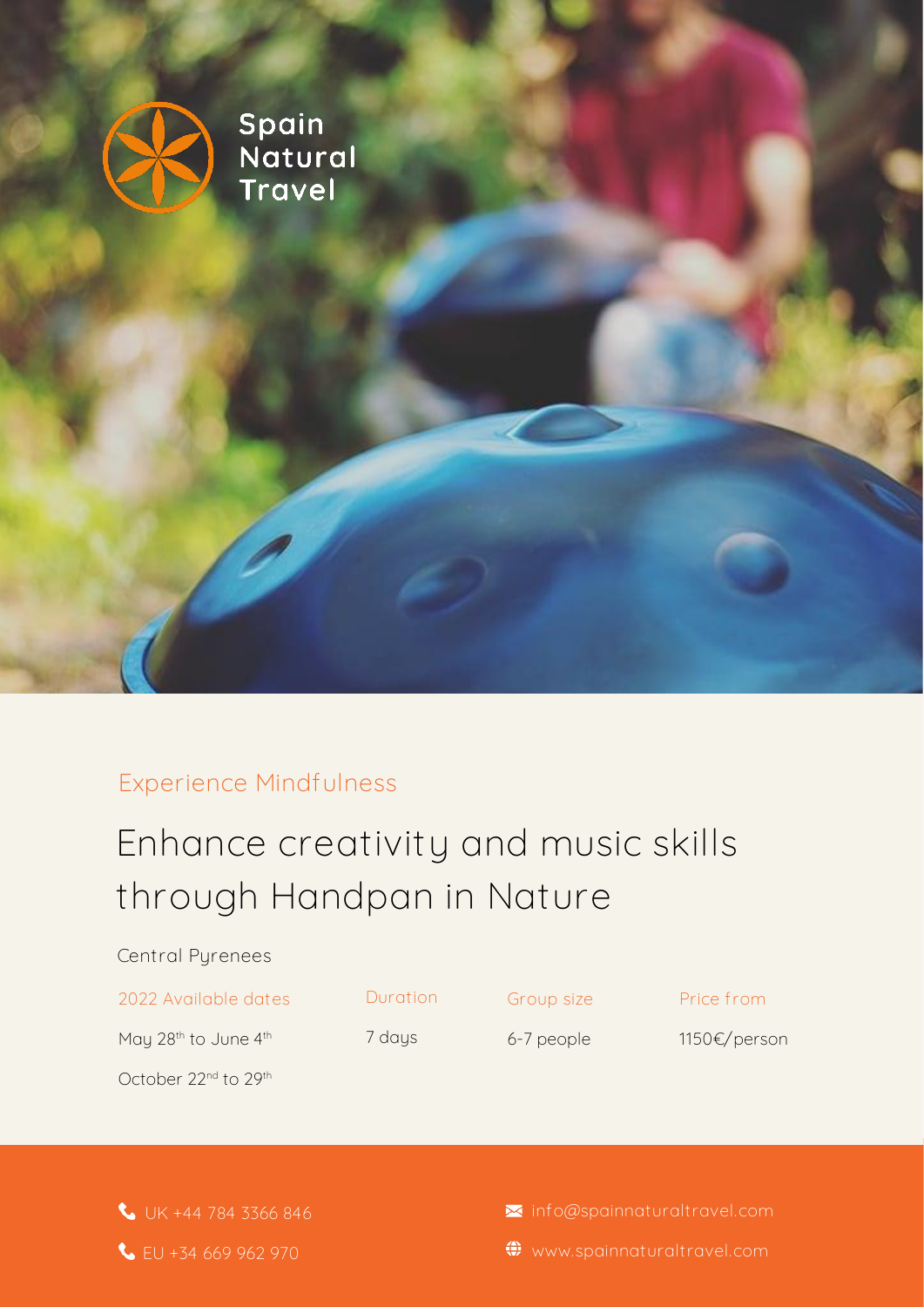

Release your creativity fully in our week-long music retreat for all levels of artists, led by the handpan artist Daniel von Borries and held in a unique accommodation made for the purpose of exploring art and nature. Completed with a recording session at Lacasia de La Musica studios (The House of Music) managed by the music producer Sergio Lacasia, this retreat seeks to create the perfect conditions to help every participant get the most of their creative skills in a relaxed and amusing manner. With soul-inspiring views of the valley and the ideal isolation conditions, this is the music lovers' haven in the middle of the Pre-Pyrenean nature.

The goal is to help you move your music skills forward and deepen your creative self and its ability to be expressed without the need for great musical knowledge or theoretical studies. With both 1-on-1 approach and group workshops, this is an opportunity to improve and enjoy your musicality. You will also have the chance to experience the local culture and heritage as you soak up the warm lifestyle and delicious traditional cuisine of this part of Spain.



**Itinerary**

**Day 1. Arrival at Casa Ger, Yeste**

Reception at Zaragoza airport and train station followed by a 1h 30′ private transfer to Casa Ger in Yeste, Huesca. Rest and group meeting before in-house dinner.

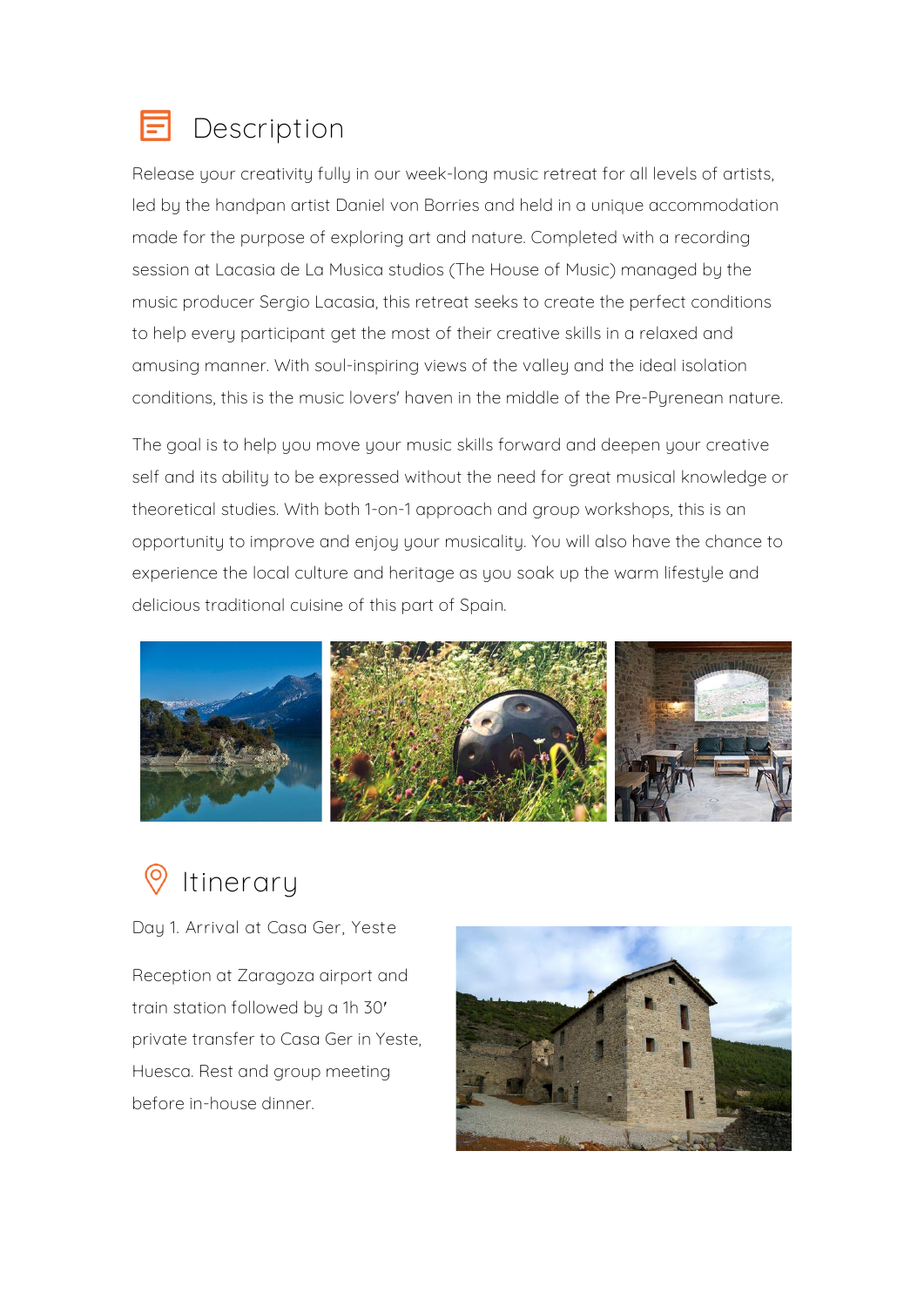**Day 2. Ice-breaking session and introduction to Handpan and** 

• **Overview:**

Our first day in Yeste will be an introductory warm-up session to Handpan music to have a first taste of the instruments and a chance to get to know each other. Dividing the day into two halves, The objective of this workshop is that by the end, the student has acquired a basic knowledge of the Handpan, theoretical, contextual and historical, but mainly practical so to be able to enjoy while playing it. Everything to get you immersed in an easy-going atmosphere where to experiencing the pleasure of learning how to easily create harmonic and pacifying music in a natural way .



**Day 3. A walk to the beat of nature**

• **Overview:**

Today will be a great opportunity of exploring the beauty around us as we



experience the sounds of nature and music in the wilderness. This guided circular route will take us to some of the most remarkable landmarks in terms of landscape of this region.

We will have the chance to enjou the bird's eye views from the top of the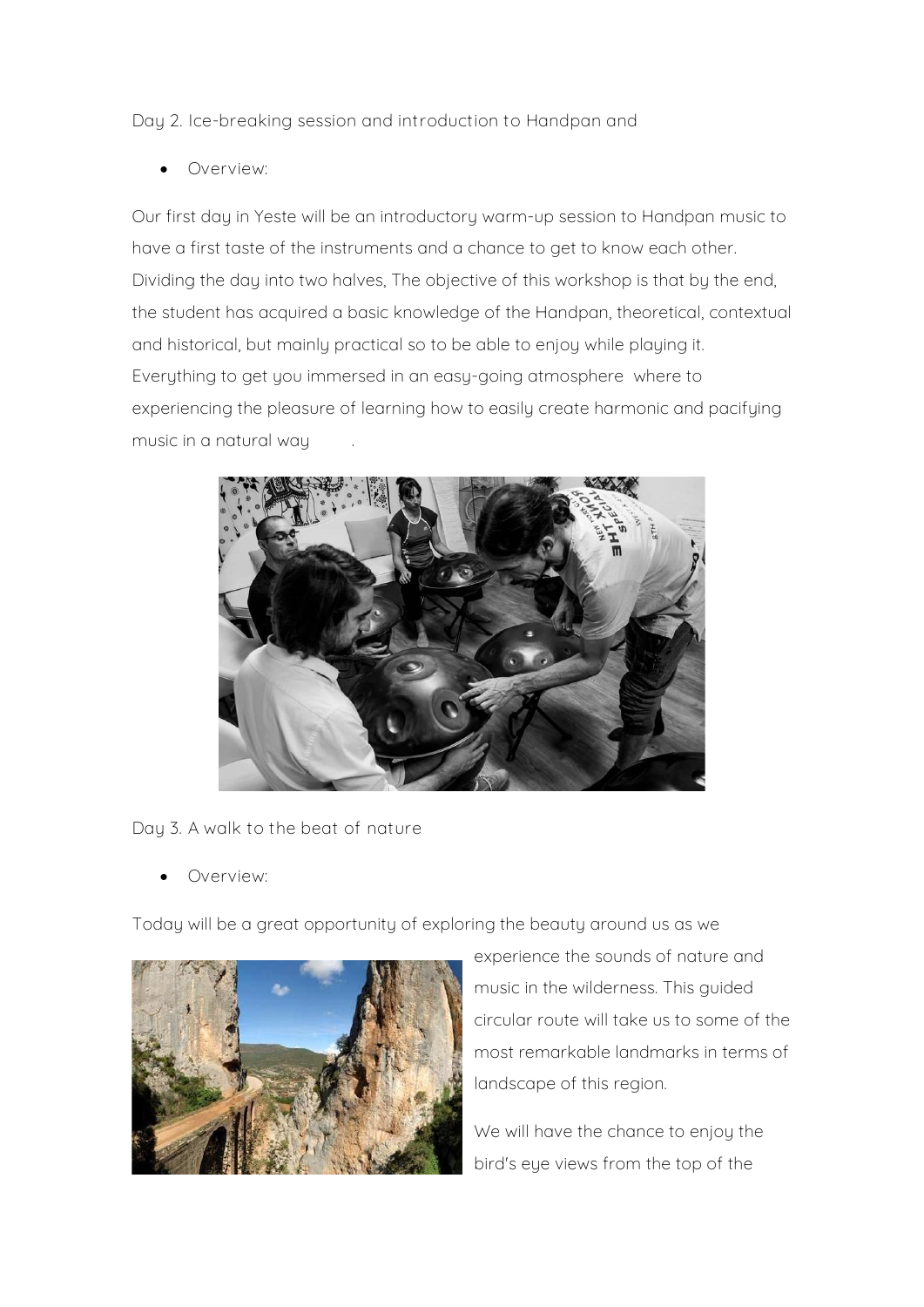stone giant "Los Mallos de Riglos" and traverse through the giant dent in the mountain "La Foz de Escalete".

Still, the climax of today's experience will be reached at the Drum Circle that we will be forming before heading back to Yeste. A unique moment to lose ourselves in the sound of percussion while only surrounded by the untamed nature of these mountains.

**Day 4. Creativity and composition workshop**

• **Overview:**

A whole journey session held in the tranquillity of the premises of Casa Ger that aims at creativity and composition through different games and group dynamics. Today's group session seeks to create the perfect conditions to develop new musical themes by leaving aside the scenic fear.

A collective harmonic and melodic exploration is the most relaxed way to help everyone express themselves from their hearts. By the end of the day, we will have managed to put together not only whole new songs but great memories to take back home with our luggage.



**Day 5. Day out kayaking and recording session planning**



• **Overview:**

Our fifth day of experience commences with a short walk to the nearbu reservoir of "La Peña". It is an idyllic place perfect for spending the day resting up and having fun in its refreshing waters. The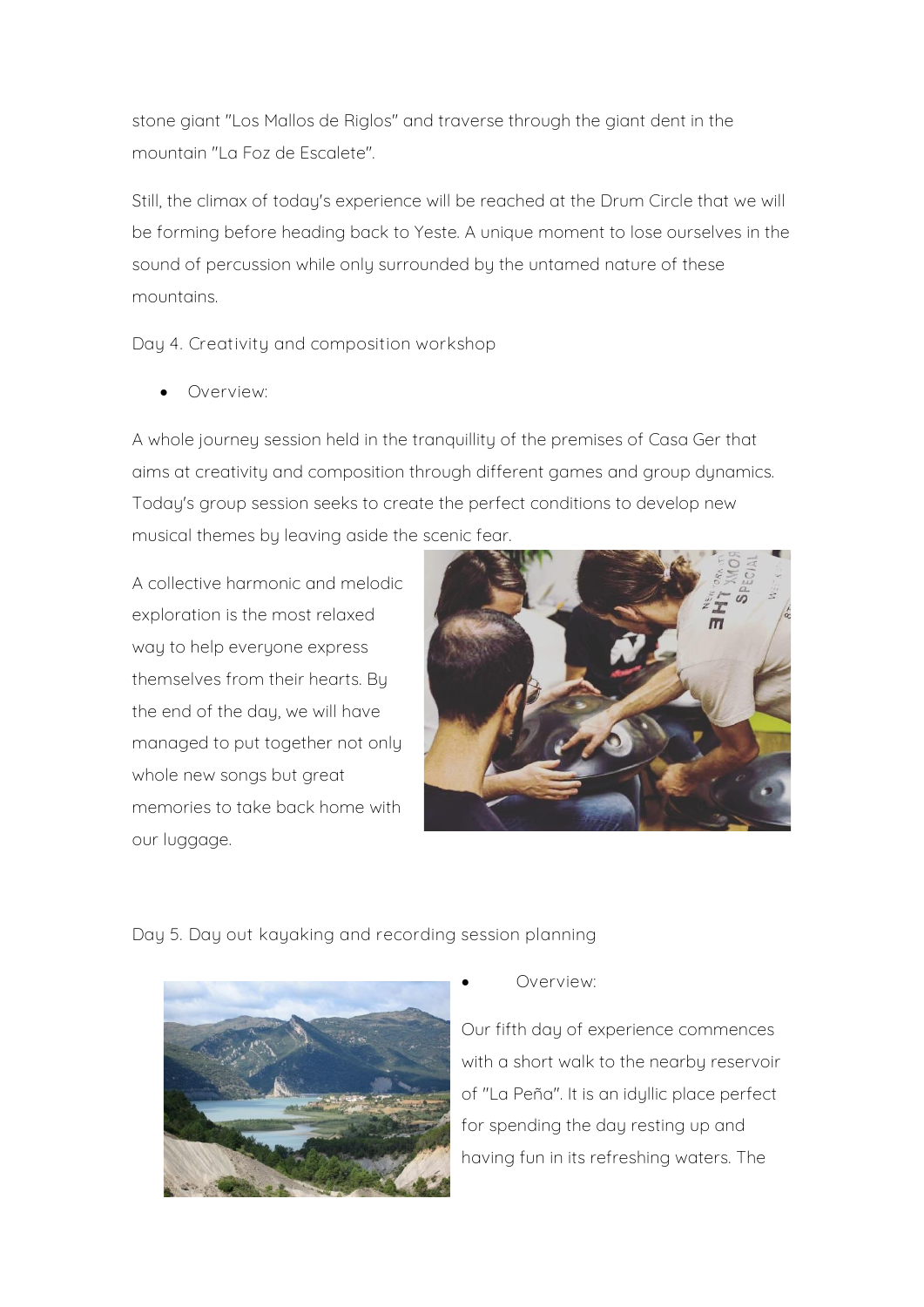introductory guided practice of kayak planned in the morning will be perfect to open our appetites before enjoying our picnic lunch.

After this short break, the second part of the day will take us back to Yeste, where we will have our first visit to the recording studio. Once there, Sergio will help us schedule tomorrow's lineup to make the most of the recording session, where we will have the chance to jump into the studio and have a track professionally recorded!

**Day 6. Recording session at The House of La Musica**

• **Overview:**

One of the most exciting activities of this retreat finally happens today as a whole journey of recording at the professional studio of The House of Music is waiting for us.

During the day, we will have the chance to experience the recording process from both sides of the studio, just a few steps away from our lodge. The long experienced professional music producer Sergio Lacasia will be assessing each of us while performing any material we would like to and at the same time showing the rest of us how to handle the mixing controls and later on the post-production peculiarities.

By the end of the day, we will have created a genuine memory in both audio and video, as the whole experience gets caught on camera in a compilation that will be shared at the end of the retreat.

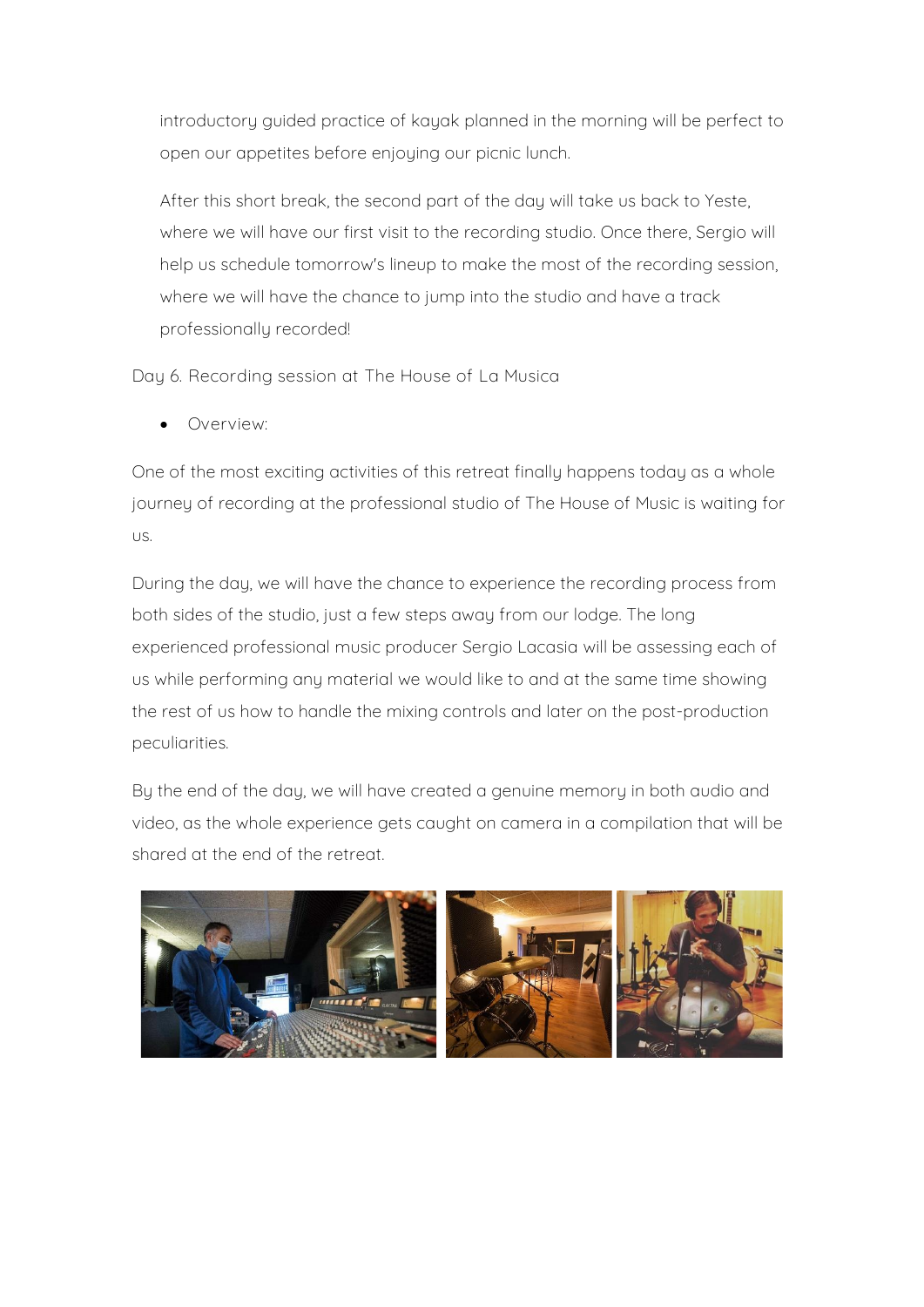**Day 7. Jam session.**

• **Overview**

There is no better way of finishing our "soundcations" than being part of a live concert held in the comforts of Casa Ger. We will have the chance to participate in a whole day jam session in which we can all put into practice everything we have learned during the week, including the one composed during the workshop. Since morning, we will be preparing the stage and sound equipment for a party where the live performance will be the icing on the cake. We will enjoy a memorable traditional lunch made on premises that will lead to an afternoon where celebrate the luck of having shared these moments surrounded by good music, delicious food, drink, and, above all, good friendships.



#### **Day 8. Return Shuttle**

After a relaxed breakfast, we make the short journey back to the Zaragoza airport and train station. Please let us know if you need help arranging the commute to any other city, either you are on your way back home or heading to your next adventure.

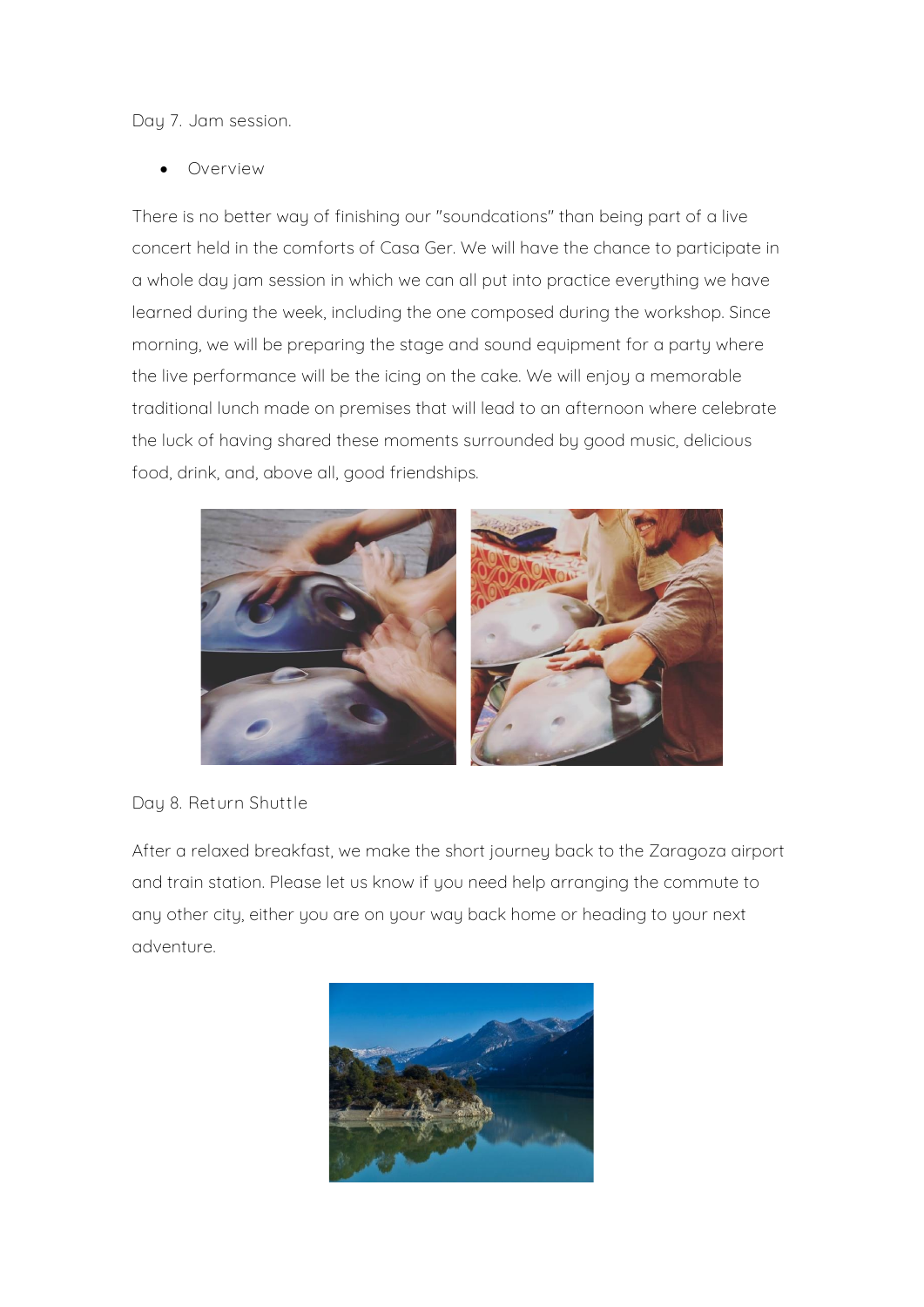### **Leader of the Experience**



**Daniel von Borries**

Raised in Madrid, he is an independent performer and composer of different styles and instruments such as percussion, guitar and electronic composition. Focused on styles such as Downtempo, in the last nine years, he has dedicated full time to research, exploration and interpretation of one of the most modern instruments, the Handpan.

Proficient English and German speaker, since the early days, his musical interest led him to study music theory, harmony and classical guitar. An irresistible attraction to pure percussion was building up aside, as he played in more relaxed environments, such as African percussion workshops with Djembe or learning from other percussionists in endless jams.

As soon as he had a Handpan in his hands, Daniel embarked on a musical adventure that started from touring the streets and halls of Madrid to participating in numerous musical projects and initiatives. Like the recording of different albums or the creation of the first national collective of handpan culture in Spain, bringing the sound of this beautiful instrument to the ears of a whole new public.

### **Accommodation**

Casa Ger resurged after a renovation project of a historic fortified house dated on the 15th century in the small town of Yeste, Huesca. It can accommodate up to 14 guests between its beautiful shared room and two double private bedrooms with three comfortable shared bathrooms.

The in-house living hosts Oroel and Beatriz will make sure that visitors are indeed delighted with their homemade food served at the built-in tavern, and the privileged views of the lush green valley and mountains around the premises will make the rest.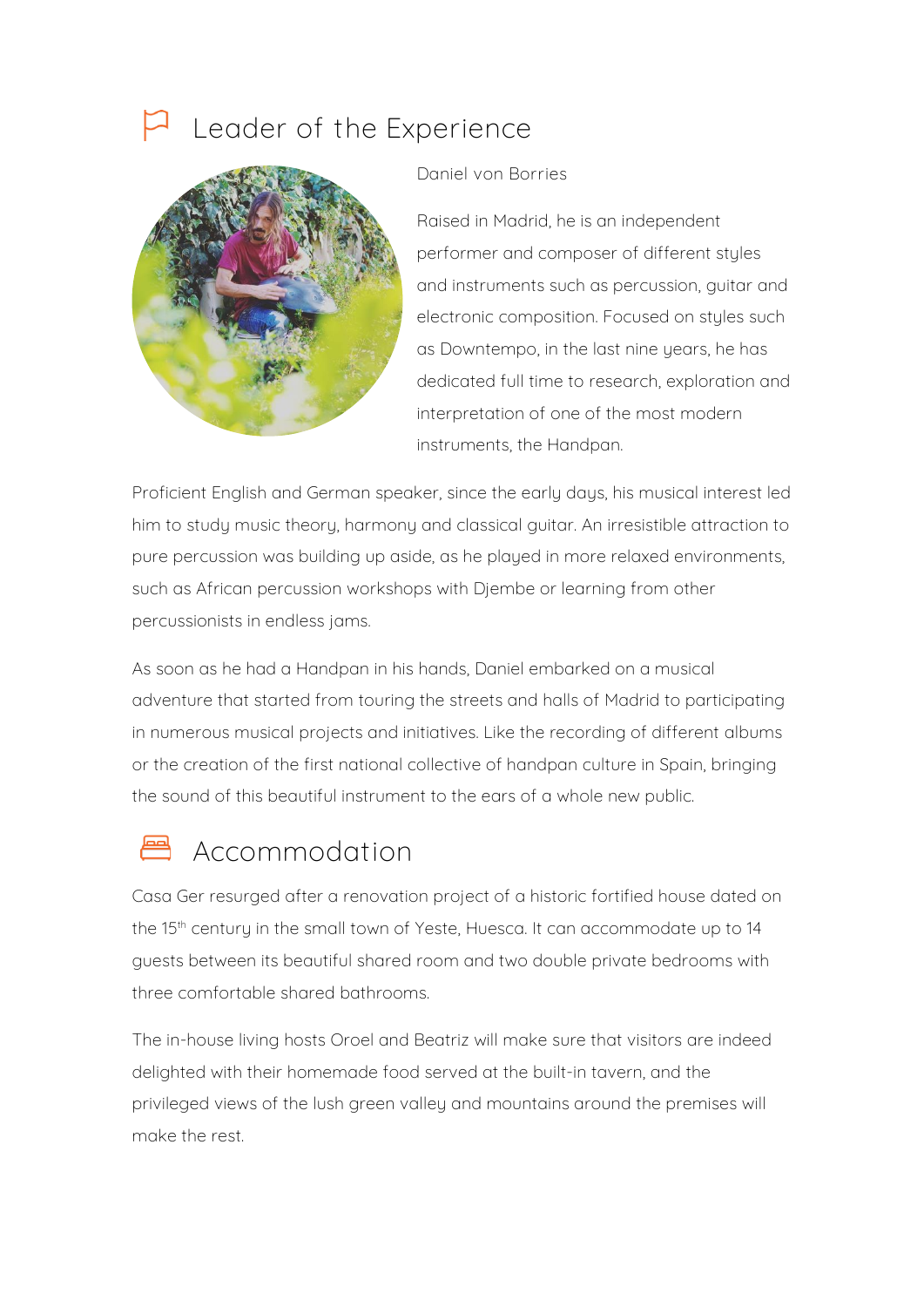Casa Ger was built to become a reference among art and music lovers. The spacious, newly refurbished chambers and the conditioned open-air spaces guarantee a completely comfortable stay to enjoy music in the peacefulness of the Pre-Pyrenean countryside.



#### **What's included:**

- $\vee$  Welcome pack: Bento Box to pack your lunch before heading the adventure and refillable aluminium bottle of water.
- $\checkmark$  Accommodation and all meals included. Lunches are prepared in house to be taken away during the walks as picnics when needed.
- $\checkmark$  Instruments and sound system equipment.
- $\checkmark$  Introductory kayak course in "La Peña" Reservoir.
- Guided Hiking through "Los Mallos de Riglos".
- $\checkmark$  1-day recording session at the House of Music studio hosted by Sergio Lacasia.
- $\checkmark$  Transfer from/to Zaragoza airport and in-trip transportation with minibus and dedicated driver.
- $\checkmark$  Services of the tour leaders.

**What's not included**

- $\times$  International flights.
- X Travel insurance.
- $\times$  Additional drinks, tips, and any other personal expenses.

- **Packing list**
- **Personal First Aid Supplies:** Sunscreen/Lipbalm, painkillers, blister kit, clearly labelled prescribed medicines, spare contact lenses or glasses.
- **Documentation:** Passport, additional ID, Cash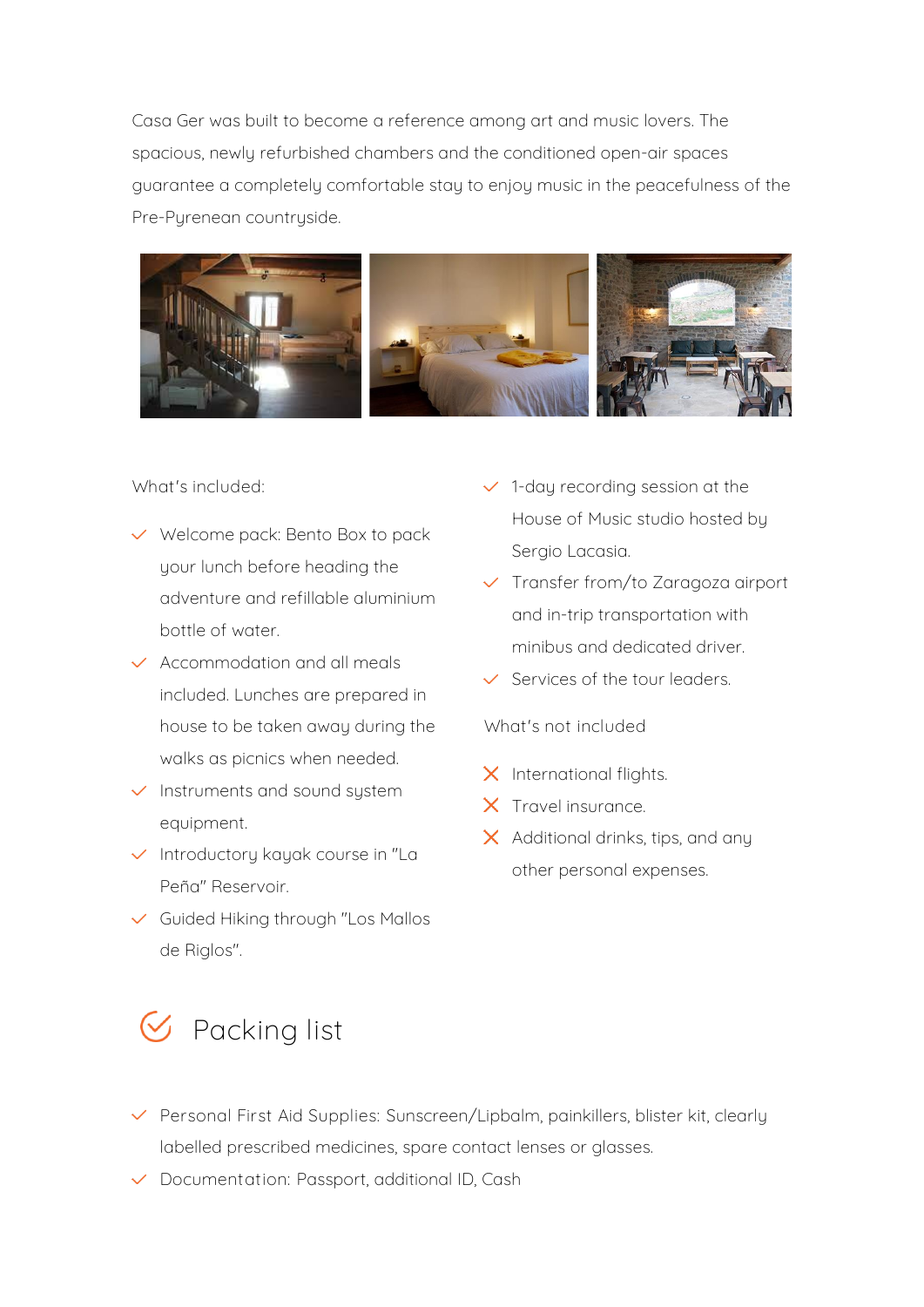- **Clothing guideline:** Lightweight jacket, long & short-sleeve tops, shorts and bib shorts with a chamois pad, waterproof trousers, sport shoes and change of footwear, good breathable long socks and quick-drying sports clothes. Warm or waterproof clothing depending on season and weather conditions.
- **Equipment:** Sunglasses, small backpack, sports towel.
- **Additional equipment:** AC adaptor, camera, hand-washing soap (laundry available at extra fee if needed).

### **How to get there**

The tour price includes the transfer from/to Zaragoza airport and Zaragoza Delicias Train Station with minibus and the dedicated driver. Ryanair operates flights between Zaragoza and London, among many other European cities on a regular basis.

## **How to book**

**1. Make your booking**

Once you find your Experience and verify that you understand and agree to our booking conditions, please choose one of the following ways to make your booking:

- Click on "select a date and book now" option on the Experience you would like to book and complete your details online.
- Email us or use our contact form to let us know your details.
- On the phone: Call us on  $+44$  784 336 68 46 if you call from the UK or  $+34$  669 962 970 when calling from the EU
- **2. Secure your reservation**

Once you have chosen your desired holiday and are happy with our proposition, we will ask you to pay the correspondent deposit of 10% of the total amount of the booking to secure your reservation.